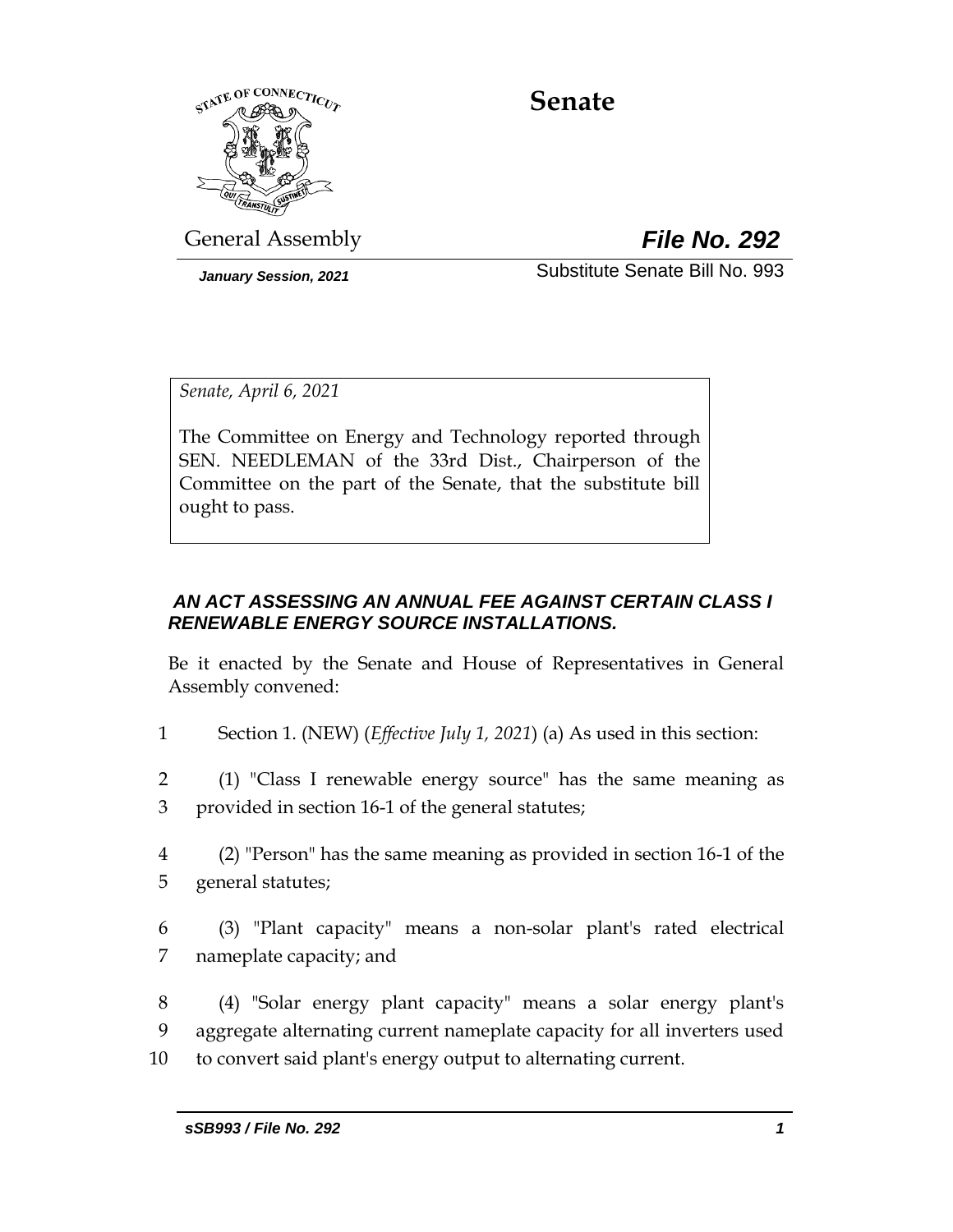(b) (1) Any person who installs a Class I renewable energy source for generation or displacement of energy shall pay an annual assessment fee of five dollars per kilowatt of plant capacity or solar energy plant capacity to the municipality where such installation is located, provided (A) such installation is completed on or after July 1, 2021, (B) the annual production in kilowatt-hours of such source or facility is designed to exceed the annual load for the location where such generation or displacement is located, and (C) such source or facility has a plant capacity or solar energy plant capacity greater than fifty kilowatts.

 (2) Any person subject to subdivision (1) of subsection (b) of this section shall file with the tax collector of such municipality where such installation is located, in such form and manner as the tax collector prescribes, an annual declaration stating the amount of kilowatt plant capacity or solar energy plant capacity and the fee amount calculated thereon. Such fee shall be due and payable and collectible as municipal taxes and subject to the same liens and processes of collection.

This act shall take effect as follows and shall amend the following sections:

| Section 1 | 2021<br>July 1 | ew section |
|-----------|----------------|------------|

*ET Joint Favorable Subst.*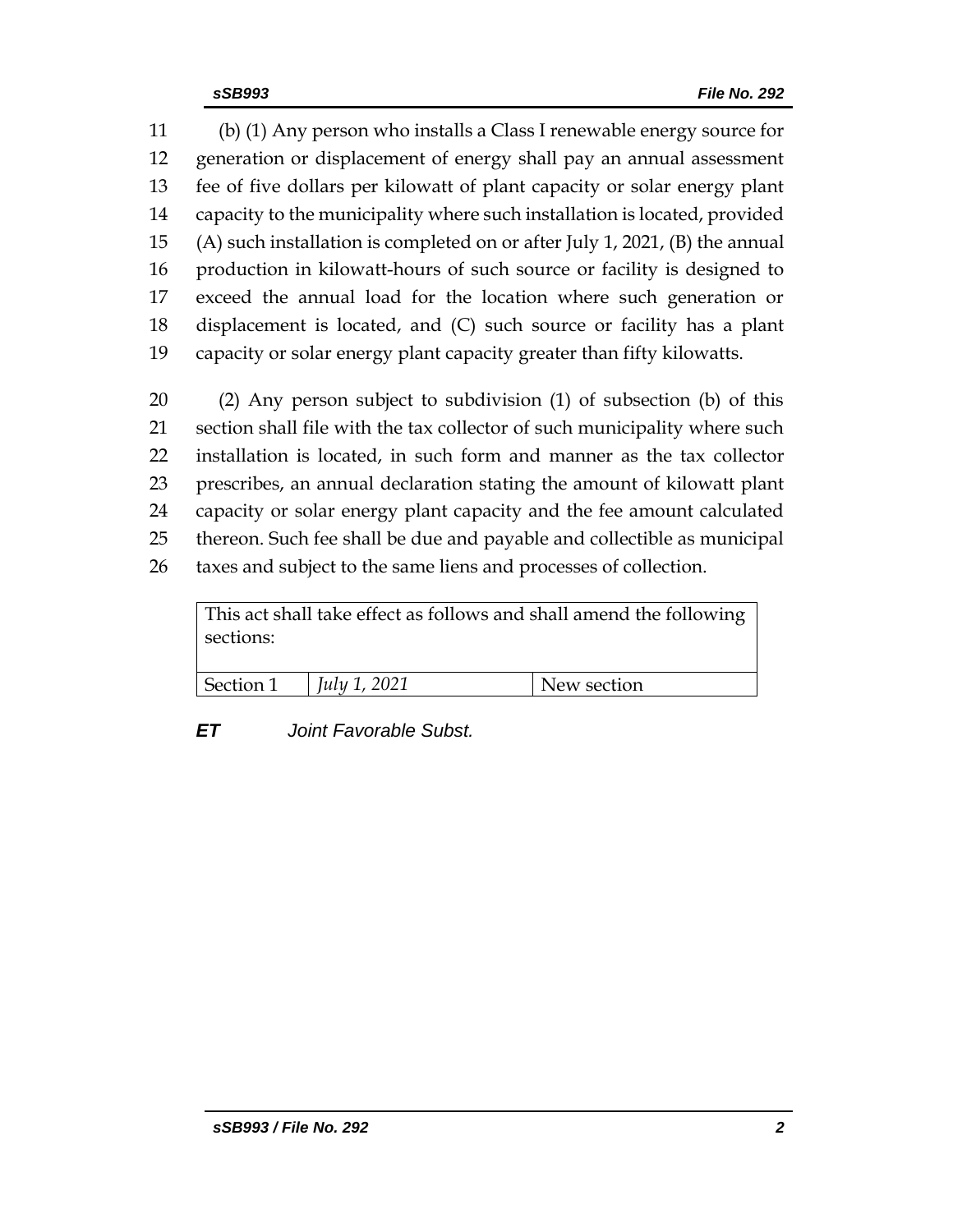*The following Fiscal Impact Statement and Bill Analysis are prepared for the benefit of the members of the General Assembly, solely for purposes of information, summarization and explanation and do not represent the intent of the General Assembly or either chamber thereof for any purpose. In general,*  fiscal impacts are based upon a variety of informational sources, including the analyst's professional *knowledge. Whenever applicable, agency data is consulted as part of the analysis, however final products do not necessarily reflect an assessment from any specific department.*

### *OFA Fiscal Note*

*State Impact:* None

#### *Municipal Impact:*

| <b>Municipalities</b>  | <b>Effect</b> | FY 22 \$      | FY 23 \$      |
|------------------------|---------------|---------------|---------------|
| Various Municipalities | Revenue       | Approximately | Approximately |
|                        | Gain          | \$250,000     | \$300,000     |

#### *Explanation*

The bill requires that Class I renewable energy projects with a capacity greater than 50 kilowatts pay a \$5 fee per kilowatt to the municipality they are located in. The provisions of the bill only apply to such projects installed after July 1, 2021.

The bill is anticipated to result in a revenue gain to municipalities of approximately \$250,000 in FY 22 and increase into the future as capacity limits are increased. Based on historical averages, it is anticipated that the bill would initially apply to approximately 50 megawatts in aggregate capacity across all related projects and increase incrementally in FY 23.

#### *The Out Years*

The annualized ongoing fiscal impact identified above would continue subject to the growth in capacity of Class I projects that exceed 50 kilowatts.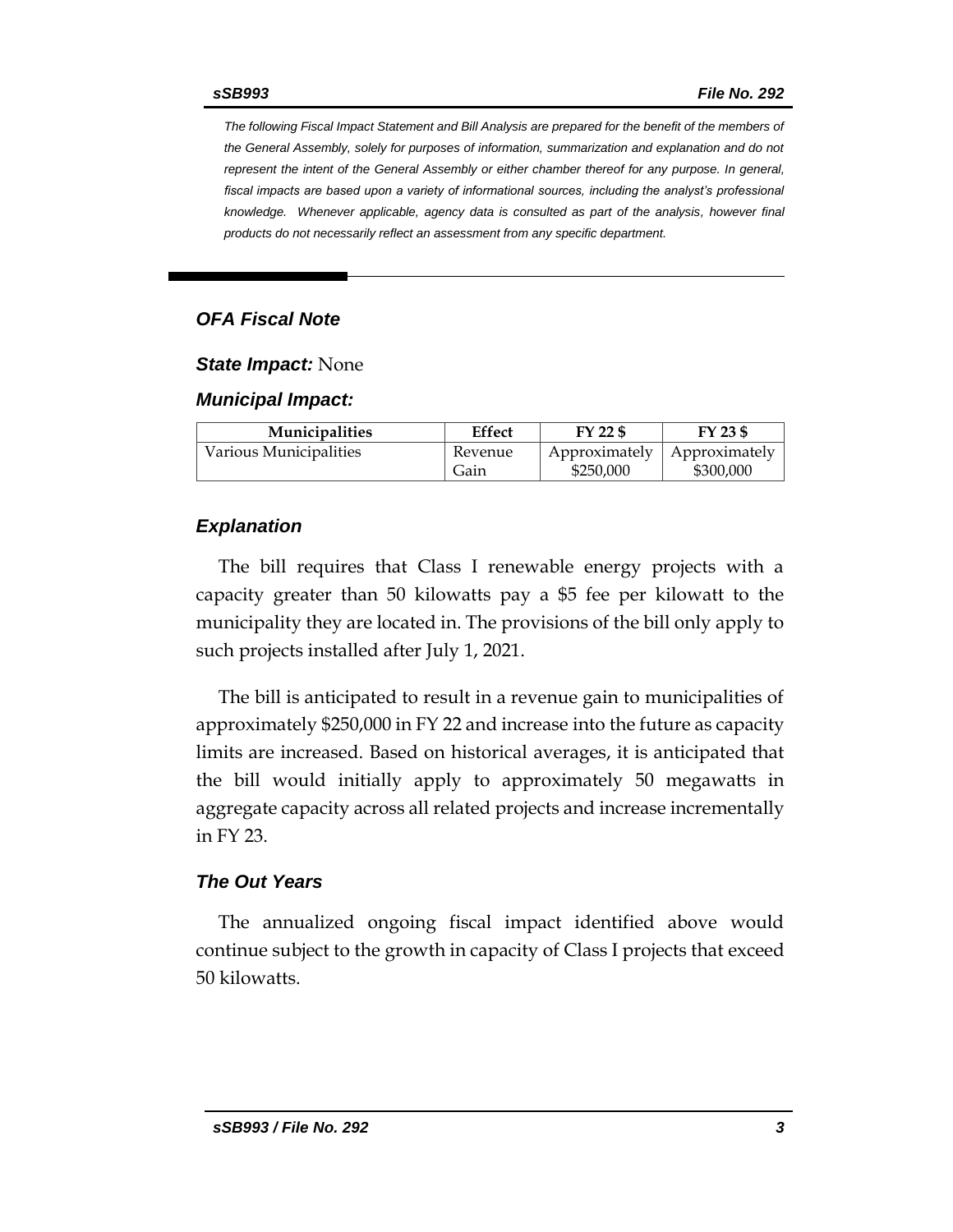## **OLR Bill Analysis sSB 993**

## *AN ACT ASSESSING AN ANNUAL FEE AGAINST CERTAIN CLASS I RENEWABLE ENERGY SOURCE INSTALLATIONS.*

#### **SUMMARY**

This bill requires developers of certain Class I renewable energy source projects (e.g., wind or solar) to pay an annual assessment to the municipality where the project is located. The assessment is \$5 per kilowatt of capacity. For solar projects, capacity is measured as "solar energy plant capacity," meaning the aggregate alternating current nameplate capacity for all inverters used to convert the plant's energy output to alternating current. For all other projects, "plant capacity" is the plant's rated electrical nameplate capacity. (Generally, a system's rated nameplate capacity is its maximum output under optimal conditions.)

The bill's annual assessment requirement applies to facilities (1) installed on or after July 1, 2021; (2) designed to generate more energy annually than their location's annual load; and (3) with a plant capacity or solar energy plant capacity over 50 kilowatts.

Under the bill, anyone required to pay the assessment must file an annual declaration with the municipality's tax collector, in a form and manner the collector prescribes, stating the (1) amount of plant capacity or solar energy plant capacity in kilowatts and (2) calculated fee amount. The bill provides that the fee is due, payable, and collectible as municipal taxes, subject to the same liens and collection processes.

EFFECTIVE DATE: July 1, 2021

#### **COMMITTEE ACTION**

Energy and Technology Committee

Joint Favorable Substitute